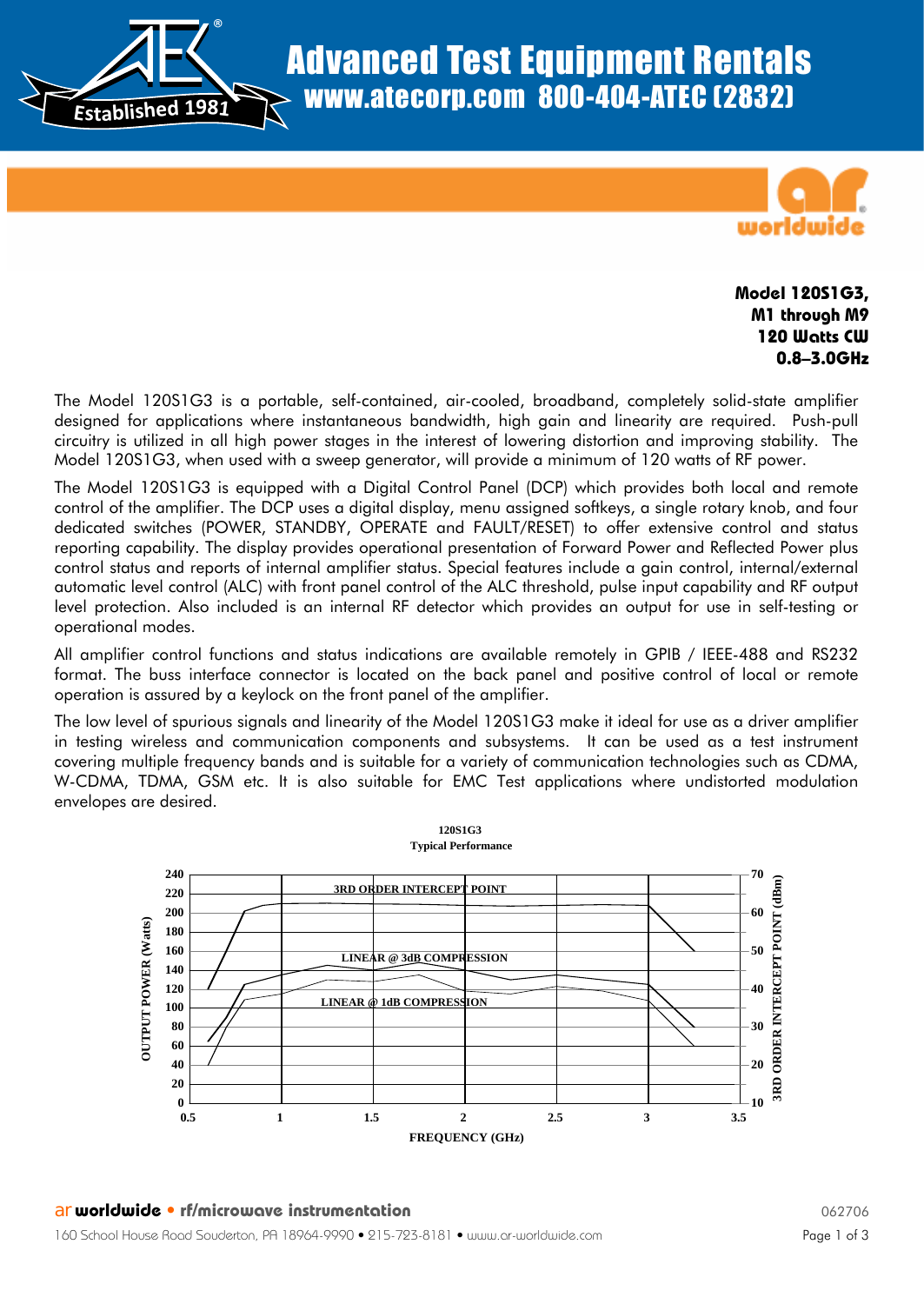## **SPECIFICATIONS**

| POWER OUTPUT @ 3dB COMPRESSSION |                                                                                                                                                                               |  |  |
|---------------------------------|-------------------------------------------------------------------------------------------------------------------------------------------------------------------------------|--|--|
|                                 |                                                                                                                                                                               |  |  |
| POWER OUTPUT @ 1dB COMPRESSION  |                                                                                                                                                                               |  |  |
|                                 |                                                                                                                                                                               |  |  |
|                                 |                                                                                                                                                                               |  |  |
|                                 |                                                                                                                                                                               |  |  |
|                                 | $\pm 2.0$ dB maximum                                                                                                                                                          |  |  |
|                                 | $\pm 1.0$ dB Internal Leveling                                                                                                                                                |  |  |
|                                 |                                                                                                                                                                               |  |  |
|                                 |                                                                                                                                                                               |  |  |
|                                 |                                                                                                                                                                               |  |  |
|                                 | 15 dB minimum<br>(4096 steps remote)                                                                                                                                          |  |  |
|                                 |                                                                                                                                                                               |  |  |
|                                 |                                                                                                                                                                               |  |  |
|                                 |                                                                                                                                                                               |  |  |
|                                 |                                                                                                                                                                               |  |  |
|                                 | oscillation with any magnitude and phase of source and load impedance. (See<br>Application Note #27)                                                                          |  |  |
|                                 | signal.                                                                                                                                                                       |  |  |
|                                 |                                                                                                                                                                               |  |  |
|                                 | using two tones spaced 1 MHz apart. This is typical for W-CDMA systems. Closer<br>tone spacing such as 60 kHz generally provides about a 1db to 3db<br>improvement in the IP. |  |  |
|                                 |                                                                                                                                                                               |  |  |
|                                 |                                                                                                                                                                               |  |  |
|                                 |                                                                                                                                                                               |  |  |
|                                 |                                                                                                                                                                               |  |  |
|                                 | 90-132, 180-264 VAC<br>50/60 Hz, single phase                                                                                                                                 |  |  |
|                                 | 1200 watts maximum                                                                                                                                                            |  |  |
| <b>CONNECTORS</b>               |                                                                                                                                                                               |  |  |
| REMOTE INTERFACES               |                                                                                                                                                                               |  |  |
|                                 |                                                                                                                                                                               |  |  |
|                                 |                                                                                                                                                                               |  |  |
|                                 |                                                                                                                                                                               |  |  |
|                                 |                                                                                                                                                                               |  |  |